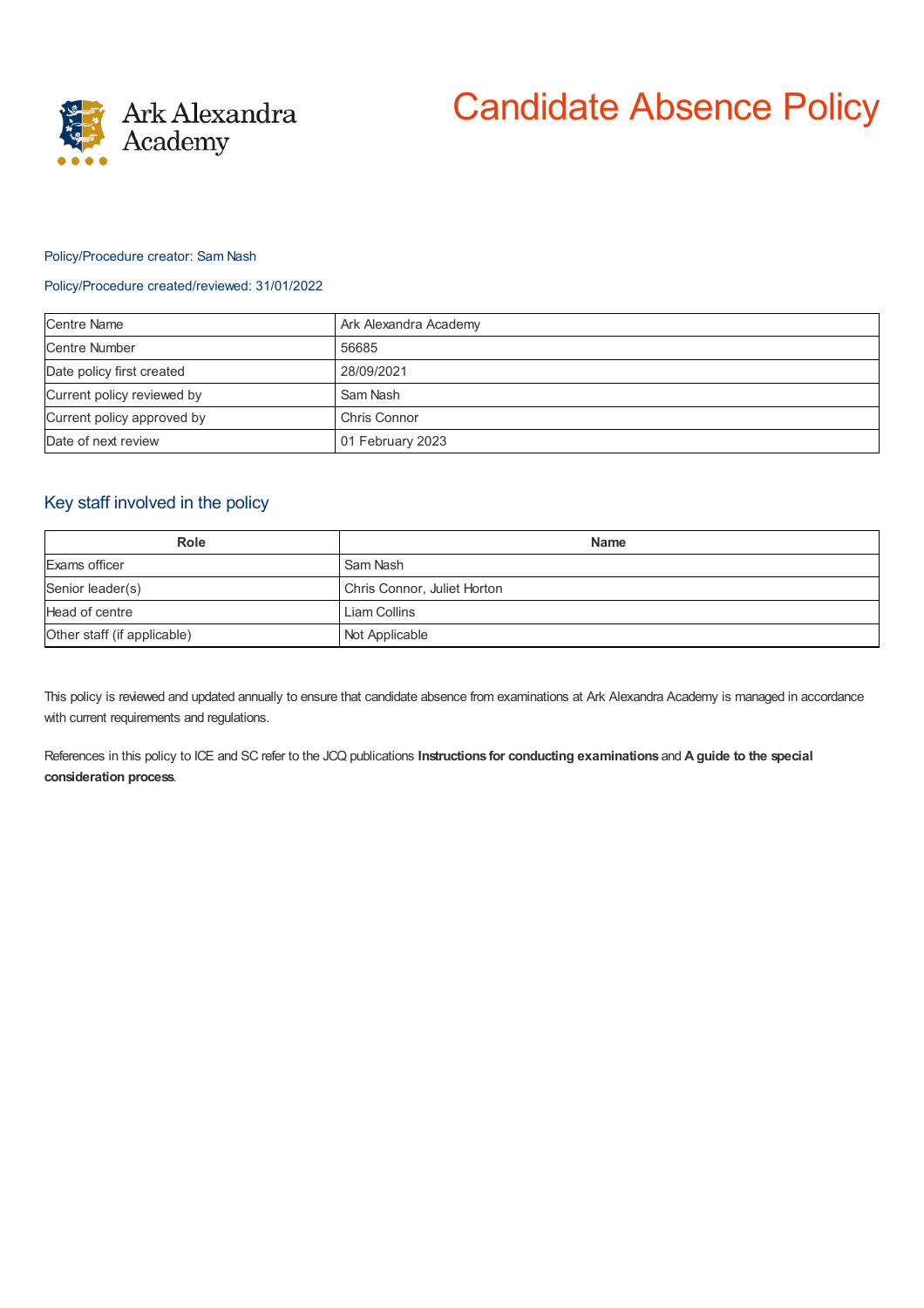# Purpose of the policy

The purpose of this policy is to confirm the arrangements for candidates who are absent from an examination at Ark Alexandra Academy.

An absent candidate may subsequently arrive once the exam is underway, becoming a late or very late arrival, at which point Ark Alexandra Academy reserves the right to exercise discretion whether to allow a candidate who arrives after the start of the examination to enter the examination room and sit the examination. (See **Candidate Late Arrival Policy**)

Based upon the circumstances for the absence, and subject to the required conditions being met, an application for special consideration may also be made to the relevant awarding body.

## 1. Identifying and dealing with candidate absence

A candidate will be considered absent from an examination if:

The candidate is not present on completion of the attendance register once the candidates are seated in the exam room and the examination has started (ICE 22.5)

Once a candidate is identified as absent from an examination, the following action will be taken:

The candidate will be contacted immediately as to their whereabouts and as far as possible arrangements made to ensure their immediate arrival

If a candidate fails to sit an examination, the following action is taken:

- A confirmed candidate absence is clearly recorded on the attendance register which is sent to the examiner/marker
- The candidate absence is noted on the seating plan by crossing through the candidate details

## 2. Roles and Responsibilities

#### **Overview**

It is the responsibility of the following member(s) of staff to deal with candidate absence once it has been identified:

Sam Nash - Exams Officer Melissa Anderson - Attendance Officer Bridget Hudson - Attendance Administrator

It is the responsibility of the following member(s) of staff to deal with candidates who are persistently absent from examinations:

Sam Nash - Exams Officer Shelley Clark - Head of Year 11 Melissa Anderson - Attendance Officer Bridget Hudson - Attendance Administrator

#### **The role of invigilators**

Invigilators will:

- Be informed of the process for dealing with absent candidates through training
- (updated 2021/22) Ensure that absent candidates are clearly indicated on the attendance register (ICE 22.4)

Additional responsibilities:

Not applicable